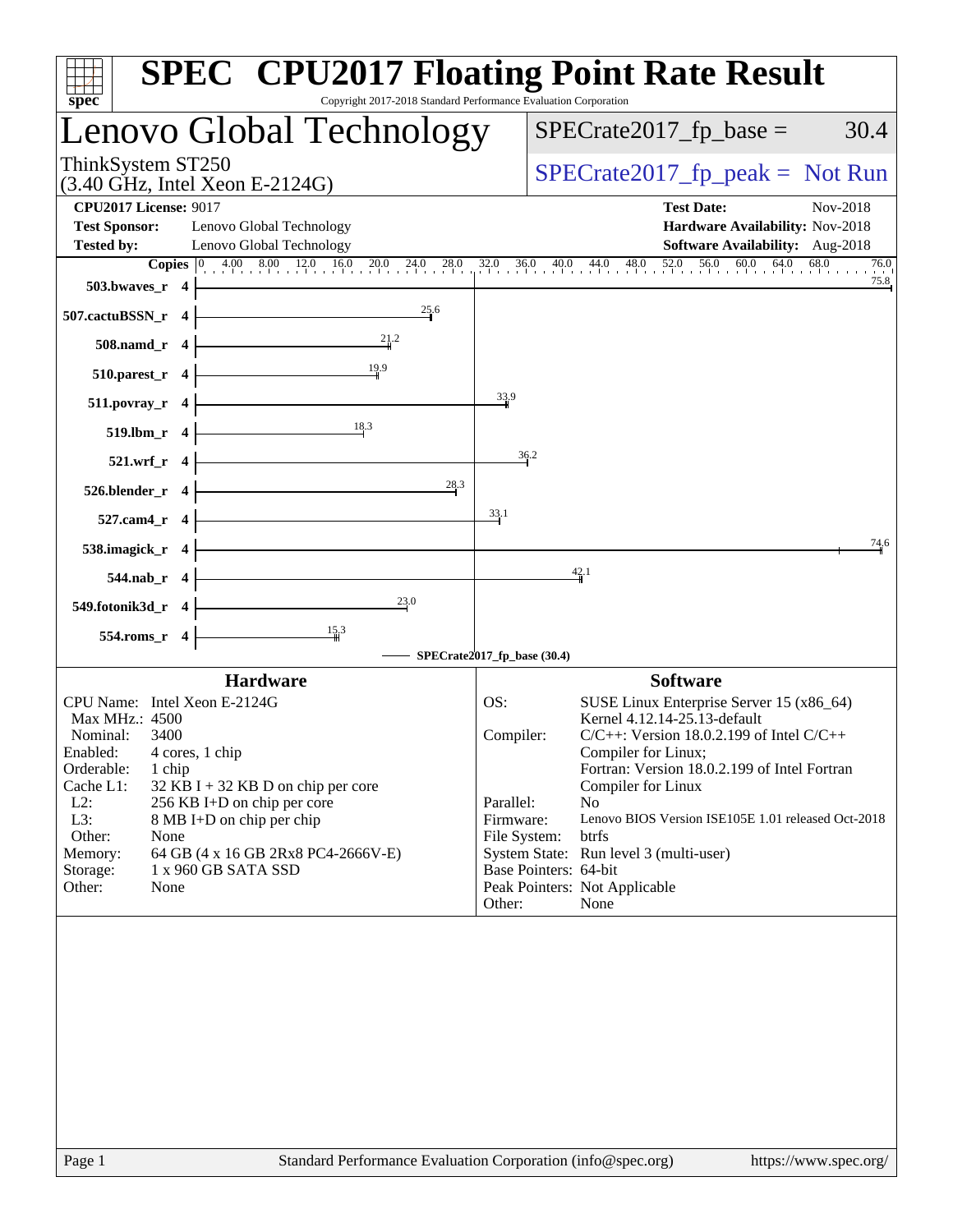

# Lenovo Global Technology

 $SPECTate2017<sub>fp</sub> base =  $30.4$$ 

### ThinkSystem ST250  $SPECTA = 2124G$   $SPECTA = 2017$  fp\_peak = Not Run

(3.40 GHz, Intel Xeon E-2124G)

**[Test Sponsor:](http://www.spec.org/auto/cpu2017/Docs/result-fields.html#TestSponsor)** Lenovo Global Technology **[Hardware Availability:](http://www.spec.org/auto/cpu2017/Docs/result-fields.html#HardwareAvailability)** Nov-2018 **[Tested by:](http://www.spec.org/auto/cpu2017/Docs/result-fields.html#Testedby)** Lenovo Global Technology **[Software Availability:](http://www.spec.org/auto/cpu2017/Docs/result-fields.html#SoftwareAvailability)** Aug-2018

**[CPU2017 License:](http://www.spec.org/auto/cpu2017/Docs/result-fields.html#CPU2017License)** 9017 **[Test Date:](http://www.spec.org/auto/cpu2017/Docs/result-fields.html#TestDate)** Nov-2018

#### **[Results Table](http://www.spec.org/auto/cpu2017/Docs/result-fields.html#ResultsTable)**

|                          | <b>Base</b>   |                |             |                |       | <b>Peak</b>    |       |               |                |              |                |              |                |              |
|--------------------------|---------------|----------------|-------------|----------------|-------|----------------|-------|---------------|----------------|--------------|----------------|--------------|----------------|--------------|
| <b>Benchmark</b>         | <b>Copies</b> | <b>Seconds</b> | Ratio       | <b>Seconds</b> | Ratio | <b>Seconds</b> | Ratio | <b>Copies</b> | <b>Seconds</b> | <b>Ratio</b> | <b>Seconds</b> | <b>Ratio</b> | <b>Seconds</b> | <b>Ratio</b> |
| 503.bwayes_r             | 4             | 529            | 75.9        | 529            | 75.8  | 529            | 75.8  |               |                |              |                |              |                |              |
| 507.cactuBSSN r          | 4             | 198            | 25.6        | 198            | 25.6  | 197            | 25.7  |               |                |              |                |              |                |              |
| $508$ .namd $r$          | 4             | 179            | 21.3        | 179            | 21.2  | 182            | 20.9  |               |                |              |                |              |                |              |
| 510.parest_r             | 4             | 527            | <u>19.9</u> | 526            | 19.9  | 530            | 19.7  |               |                |              |                |              |                |              |
| 511.povray_r             | 4             | 276            | 33.8        | 276            | 33.9  | 275            | 34.0  |               |                |              |                |              |                |              |
| 519.1bm r                | 4             | 231            | 18.3        | 231            | 18.3  | 231            | 18.3  |               |                |              |                |              |                |              |
| 521.wrf                  | 4             | 247            | 36.2        | 247            | 36.2  | 248            | 36.1  |               |                |              |                |              |                |              |
| 526.blender r            | 4             | 215            | 28.4        | 215            | 28.3  | 215            | 28.3  |               |                |              |                |              |                |              |
| $527$ .cam $4r$          | 4             | 211            | 33.1        | 212            | 33.1  | 212            | 33.0  |               |                |              |                |              |                |              |
| 538.imagick_r            | 4             | 133            | 74.6        | 142            | 70.1  | 133            | 74.8  |               |                |              |                |              |                |              |
| $544$ .nab r             | 4             | <b>160</b>     | 42.1        | 160            | 42.1  | 161            | 41.8  |               |                |              |                |              |                |              |
| 549.fotonik3d r          | 4             | 677            | 23.0        | 677            | 23.0  | 678            | 23.0  |               |                |              |                |              |                |              |
| $554$ .roms_r            | 4             | 414            | 15.3        | 421            | 15.1  | 408            | 15.6  |               |                |              |                |              |                |              |
| $SPECrate2017$ fp base = |               |                | 30.4        |                |       |                |       |               |                |              |                |              |                |              |
| $SPECrate2017_fp_peak =$ |               |                |             | <b>Not Run</b> |       |                |       |               |                |              |                |              |                |              |

Results appear in the [order in which they were run](http://www.spec.org/auto/cpu2017/Docs/result-fields.html#RunOrder). Bold underlined text [indicates a median measurement](http://www.spec.org/auto/cpu2017/Docs/result-fields.html#Median).

#### **[Submit Notes](http://www.spec.org/auto/cpu2017/Docs/result-fields.html#SubmitNotes)**

 The taskset mechanism was used to bind copies to processors. The config file option 'submit' was used to generate taskset commands to bind each copy to a specific processor. For details, please see the config file.

#### **[Operating System Notes](http://www.spec.org/auto/cpu2017/Docs/result-fields.html#OperatingSystemNotes)**

Stack size set to unlimited using "ulimit -s unlimited"

#### **[General Notes](http://www.spec.org/auto/cpu2017/Docs/result-fields.html#GeneralNotes)**

Environment variables set by runcpu before the start of the run: LD\_LIBRARY\_PATH = "/home/cpu2017-1.0.5-ic18.0u2/lib/ia32:/home/cpu2017-1.0.5-ic18.0u2/lib/intel64" LD\_LIBRARY\_PATH = "\$LD\_LIBRARY\_PATH:/home/cpu2017-1.0.5-ic18.0u2/je5.0.1-32:/home/cpu2017-1.0.5-ic18.0u2/je5.0.1-64"

 Binaries compiled on a system with 1x Intel Core i7-6700K CPU + 32GB RAM memory using Redhat Enterprise Linux 7.5 Transparent Huge Pages enabled by default Prior to runcpu invocation Filesystem page cache synced and cleared with: sync; echo 3> /proc/sys/vm/drop\_caches Yes: The test sponsor attests, as of date of publication, that CVE-2017-5754 (Meltdown) is mitigated in the system as tested and documented.

**(Continued on next page)**

| Page 2 | Standard Performance Evaluation Corporation (info@spec.org) | https://www.spec.org/ |
|--------|-------------------------------------------------------------|-----------------------|
|--------|-------------------------------------------------------------|-----------------------|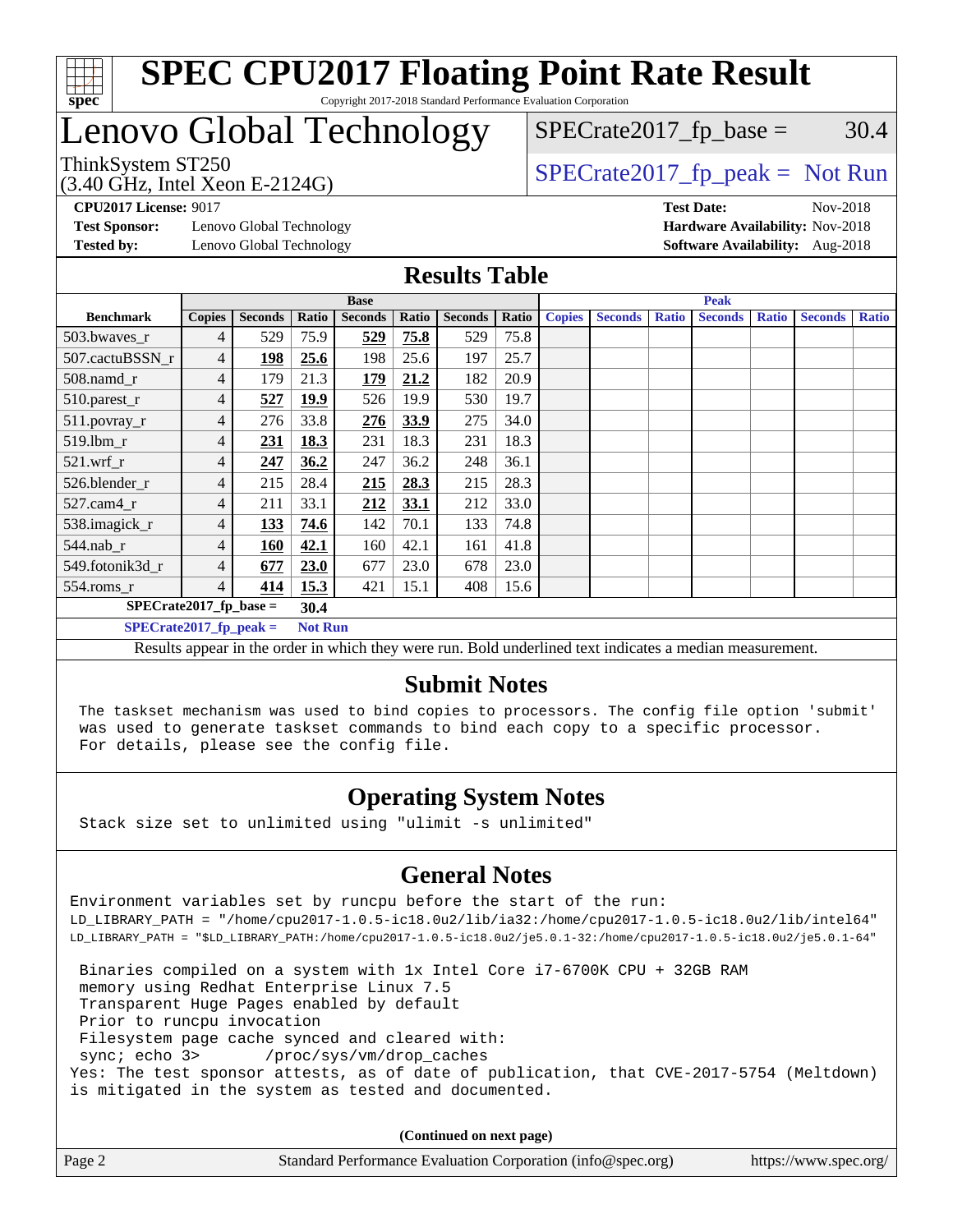

Lenovo Global Technology

 $SPECTate2017<sub>fp</sub> base =  $30.4$$ 

(3.40 GHz, Intel Xeon E-2124G)

ThinkSystem ST250  $SPECrate2017$  fp\_peak = Not Run

**[Test Sponsor:](http://www.spec.org/auto/cpu2017/Docs/result-fields.html#TestSponsor)** Lenovo Global Technology **[Hardware Availability:](http://www.spec.org/auto/cpu2017/Docs/result-fields.html#HardwareAvailability)** Nov-2018 **[Tested by:](http://www.spec.org/auto/cpu2017/Docs/result-fields.html#Testedby)** Lenovo Global Technology **[Software Availability:](http://www.spec.org/auto/cpu2017/Docs/result-fields.html#SoftwareAvailability)** Aug-2018

**[CPU2017 License:](http://www.spec.org/auto/cpu2017/Docs/result-fields.html#CPU2017License)** 9017 **[Test Date:](http://www.spec.org/auto/cpu2017/Docs/result-fields.html#TestDate)** Nov-2018

#### **[General Notes \(Continued\)](http://www.spec.org/auto/cpu2017/Docs/result-fields.html#GeneralNotes)**

Yes: The test sponsor attests, as of date of publication, that CVE-2017-5753 (Spectre variant 1) is mitigated in the system as tested and documented. Yes: The test sponsor attests, as of date of publication, that CVE-2017-5715 (Spectre variant 2) is mitigated in the system as tested and documented.

#### **[Platform Notes](http://www.spec.org/auto/cpu2017/Docs/result-fields.html#PlatformNotes)**

```
Page 3 Standard Performance Evaluation Corporation (info@spec.org) https://www.spec.org/
BIOS configuration:
Choose Operating Mode set to Maximum Performance
Choose Operating Mode set to Custom Mode
CPU P-state Control set to Legacy
  Sysinfo program /home/cpu2017-1.0.5-ic18.0u2/bin/sysinfo
  Rev: r5974 of 2018-05-19 9bcde8f2999c33d61f64985e45859ea9
  running on linux-nnmv Fri Nov 23 12:28:19 2018
  SUT (System Under Test) info as seen by some common utilities.
  For more information on this section, see
     https://www.spec.org/cpu2017/Docs/config.html#sysinfo
  From /proc/cpuinfo
     model name : Intel(R) Xeon(R) E-2124G CPU @ 3.40GHz
        1 "physical id"s (chips)
        4 "processors"
     cores, siblings (Caution: counting these is hw and system dependent. The following
     excerpts from /proc/cpuinfo might not be reliable. Use with caution.)
        cpu cores : 4
        siblings : 4
        physical 0: cores 0 1 2 3
  From lscpu:
      Architecture: x86_64
       CPU op-mode(s): 32-bit, 64-bit
      Byte Order: Little Endian
      CPU(s): 4
       On-line CPU(s) list: 0-3
       Thread(s) per core: 1
       Core(s) per socket: 4
      Socket(s): 1
       NUMA node(s): 1
       Vendor ID: GenuineIntel
      CPU family: 6<br>Model: 158
      Model:
       Model name: Intel(R) Xeon(R) E-2124G CPU @ 3.40GHz
      Stepping: 10
       CPU MHz: 3400.000
       CPU max MHz: 4500.0000
                                  (Continued on next page)
```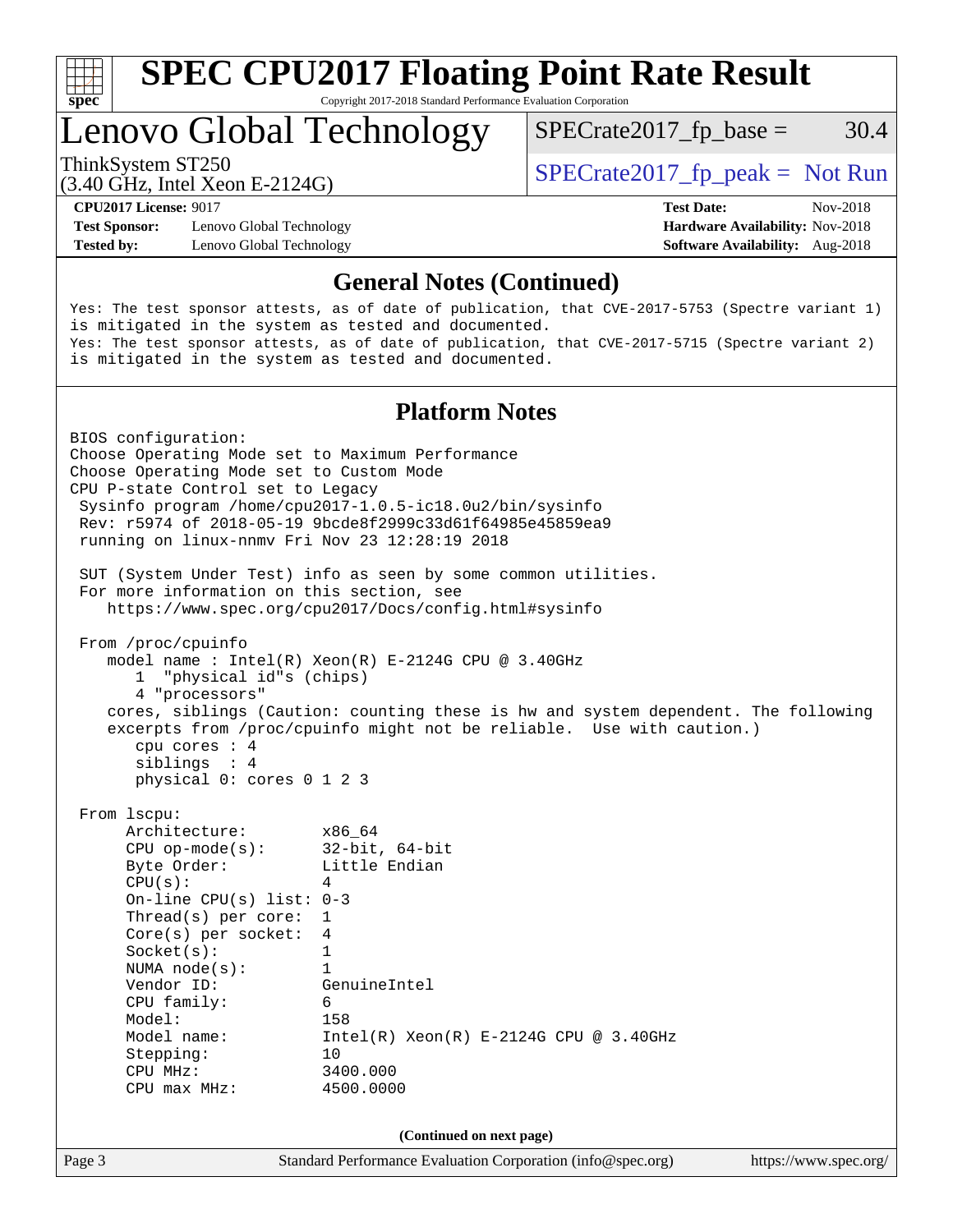

Lenovo Global Technology

 $SPECTate2017<sub>fp</sub> base =  $30.4$$ 

(3.40 GHz, Intel Xeon E-2124G)

ThinkSystem ST250  $SPECrate2017$  fp\_peak = Not Run

**[Test Sponsor:](http://www.spec.org/auto/cpu2017/Docs/result-fields.html#TestSponsor)** Lenovo Global Technology **[Hardware Availability:](http://www.spec.org/auto/cpu2017/Docs/result-fields.html#HardwareAvailability)** Nov-2018 **[Tested by:](http://www.spec.org/auto/cpu2017/Docs/result-fields.html#Testedby)** Lenovo Global Technology **[Software Availability:](http://www.spec.org/auto/cpu2017/Docs/result-fields.html#SoftwareAvailability)** Aug-2018

**[CPU2017 License:](http://www.spec.org/auto/cpu2017/Docs/result-fields.html#CPU2017License)** 9017 **[Test Date:](http://www.spec.org/auto/cpu2017/Docs/result-fields.html#TestDate)** Nov-2018

#### **[Platform Notes \(Continued\)](http://www.spec.org/auto/cpu2017/Docs/result-fields.html#PlatformNotes)**

| CPU min MHz:            | 800.0000                        |
|-------------------------|---------------------------------|
| BogoMIPS:               | 6816.00                         |
| Virtualization:         | $VT - x$                        |
| $L1d$ cache:            | 32K                             |
| $L1i$ cache:            | 32K                             |
| $L2$ cache:             | 256K                            |
| L3 cache:               | 8192K                           |
| NUMA $node0$ $CPU(s)$ : | $0 - 3$                         |
| $F1$ acc $\cdot$        | $f_{\text{D11}}$ $m_{\text{A}}$ |

 Flags: fpu vme de pse tsc msr pae mce cx8 apic sep mtrr pge mca cmov pat pse36 clflush dts acpi mmx fxsr sse sse2 ss ht tm pbe syscall nx pdpe1gb rdtscp lm constant\_tsc art arch\_perfmon pebs bts rep\_good nopl xtopology nonstop\_tsc cpuid aperfmperf tsc\_known\_freq pni pclmulqdq dtes64 monitor ds\_cpl vmx smx est tm2 ssse3 sdbg fma cx16 xtpr pdcm pcid sse4\_1 sse4\_2 x2apic movbe popcnt tsc\_deadline\_timer aes xsave avx f16c rdrand lahf\_lm abm 3dnowprefetch cpuid\_fault epb invpcid\_single pti ssbd ibrs ibpb stibp tpr\_shadow vnmi flexpriority ept vpid fsgsbase tsc\_adjust bmi1 hle avx2 smep bmi2 erms invpcid rtm mpx rdseed adx smap clflushopt intel\_pt xsaveopt xsavec xgetbv1 xsaves dtherm ida arat pln pts hwp hwp\_notify hwp\_act\_window hwp\_epp flush\_l1d

```
 /proc/cpuinfo cache data
    cache size : 8192 KB
```
 From numactl --hardware WARNING: a numactl 'node' might or might not correspond to a physical chip. available: 1 nodes (0)

 node 0 cpus: 0 1 2 3 node 0 size: 64367 MB node 0 free: 63096 MB

 node distances: node 0

0: 10

 From /proc/meminfo MemTotal: 65912688 kB HugePages\_Total: 0 Hugepagesize: 2048 kB

 From /etc/\*release\* /etc/\*version\* os-release: NAME="SLES" VERSION="15" VERSION\_ID="15" PRETTY\_NAME="SUSE Linux Enterprise Server 15" ID="sles" ID\_LIKE="suse" ANSI\_COLOR="0;32" CPE\_NAME="cpe:/o:suse:sles:15"

**(Continued on next page)**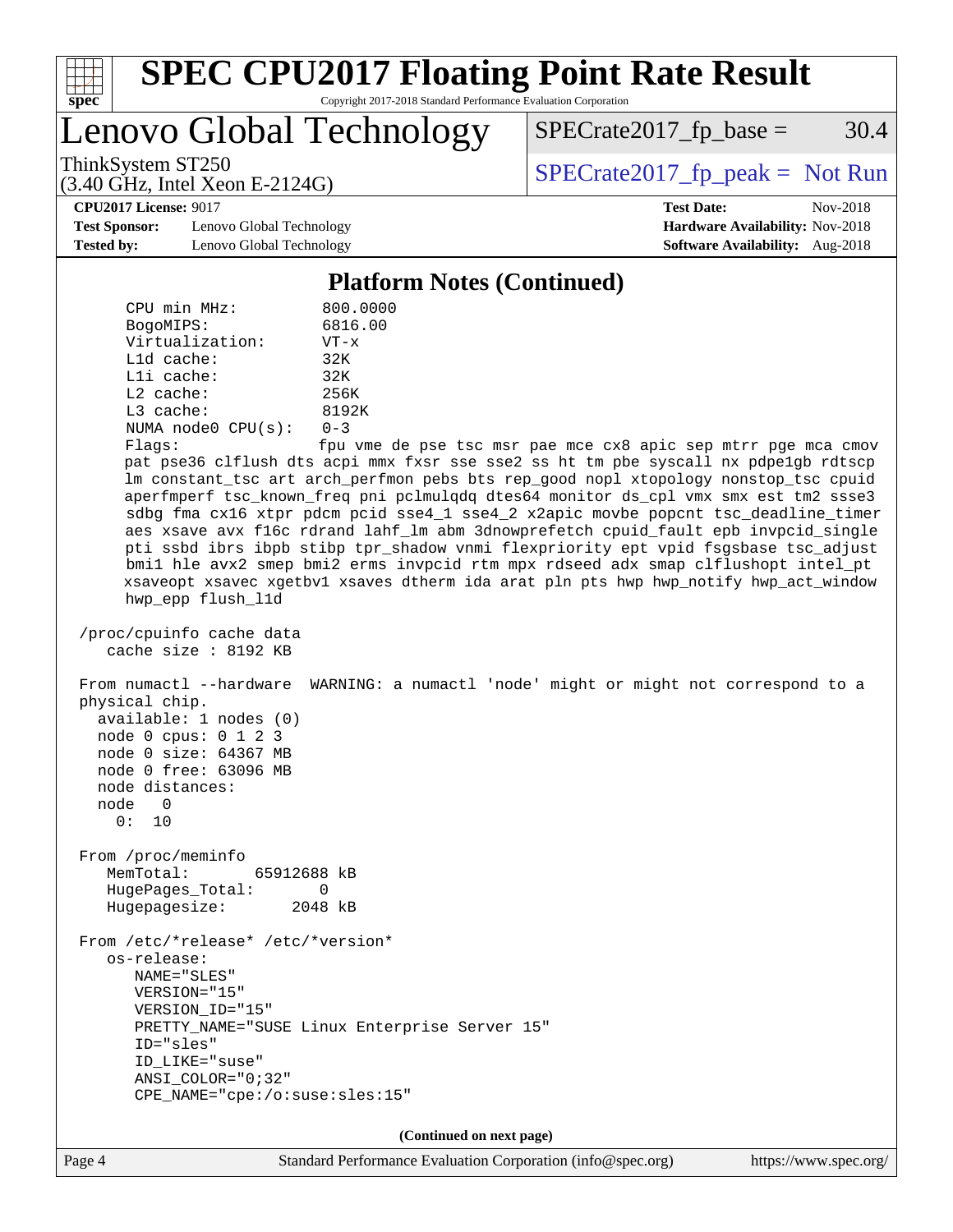| SI<br>ne |  |  |  |  |  |
|----------|--|--|--|--|--|

# **[SPEC CPU2017 Floating Point Rate Result](http://www.spec.org/auto/cpu2017/Docs/result-fields.html#SPECCPU2017FloatingPointRateResult)**

Copyright 2017-2018 Standard Performance Evaluation Corporation

# Lenovo Global Technology

ThinkSystem ST250  $SPECrate2017$  fp\_peak = Not Run

 $SPECTate2017<sub>fp</sub> base =  $30.4$$ 

### (3.40 GHz, Intel Xeon E-2124G)

**[Test Sponsor:](http://www.spec.org/auto/cpu2017/Docs/result-fields.html#TestSponsor)** Lenovo Global Technology **[Hardware Availability:](http://www.spec.org/auto/cpu2017/Docs/result-fields.html#HardwareAvailability)** Nov-2018 **[Tested by:](http://www.spec.org/auto/cpu2017/Docs/result-fields.html#Testedby)** Lenovo Global Technology **[Software Availability:](http://www.spec.org/auto/cpu2017/Docs/result-fields.html#SoftwareAvailability)** Aug-2018

**[CPU2017 License:](http://www.spec.org/auto/cpu2017/Docs/result-fields.html#CPU2017License)** 9017 **[Test Date:](http://www.spec.org/auto/cpu2017/Docs/result-fields.html#TestDate)** Nov-2018

#### **[Platform Notes \(Continued\)](http://www.spec.org/auto/cpu2017/Docs/result-fields.html#PlatformNotes)**

uname -a:

 Linux linux-nnmv 4.12.14-25.13-default #1 SMP Tue Aug 14 15:07:35 UTC 2018 (947aa51) x86\_64 x86\_64 x86\_64 GNU/Linux

Kernel self-reported vulnerability status:

 CVE-2017-5754 (Meltdown): Mitigation: PTI CVE-2017-5753 (Spectre variant 1): Mitigation: \_\_user pointer sanitization CVE-2017-5715 (Spectre variant 2): Mitigation: Indirect Branch Restricted Speculation, IBPB, IBRS\_FW

run-level 3 Nov 23 09:51

 SPEC is set to: /home/cpu2017-1.0.5-ic18.0u2 Filesystem Type Size Used Avail Use% Mounted on /dev/sda2 btrfs 895G 18G 876G 2% /home

 Additional information from dmidecode follows. WARNING: Use caution when you interpret this section. The 'dmidecode' program reads system data which is "intended to allow hardware to be accurately determined", but the intent may not be met, as there are frequent changes to hardware, firmware, and the "DMTF SMBIOS" standard. BIOS Lenovo -[ISE105E-1.01]- 10/11/2018 Memory: 4x Micron 18ASF2G72AZ-2G6D1 16 GB 2 rank 2666

(End of data from sysinfo program)

#### **[Compiler Version Notes](http://www.spec.org/auto/cpu2017/Docs/result-fields.html#CompilerVersionNotes)**

| CC     | $519.1$ bm_r(base) 538.imagick_r(base) 544.nab_r(base)                                        |  |
|--------|-----------------------------------------------------------------------------------------------|--|
|        |                                                                                               |  |
|        | icc (ICC) 18.0.2 20180210<br>Copyright (C) 1985-2018 Intel Corporation. All rights reserved.  |  |
|        | CXXC 508. namd $r(base)$ 510. parest $r(base)$                                                |  |
|        | icpc (ICC) 18.0.2 20180210<br>Copyright (C) 1985-2018 Intel Corporation. All rights reserved. |  |
| CC     | 511.povray $r(base)$ 526.blender $r(base)$                                                    |  |
|        | (Continued on next page)                                                                      |  |
| Page 5 | Standard Performance Evaluation Corporation (info@spec.org)<br>https://www.spec.org/          |  |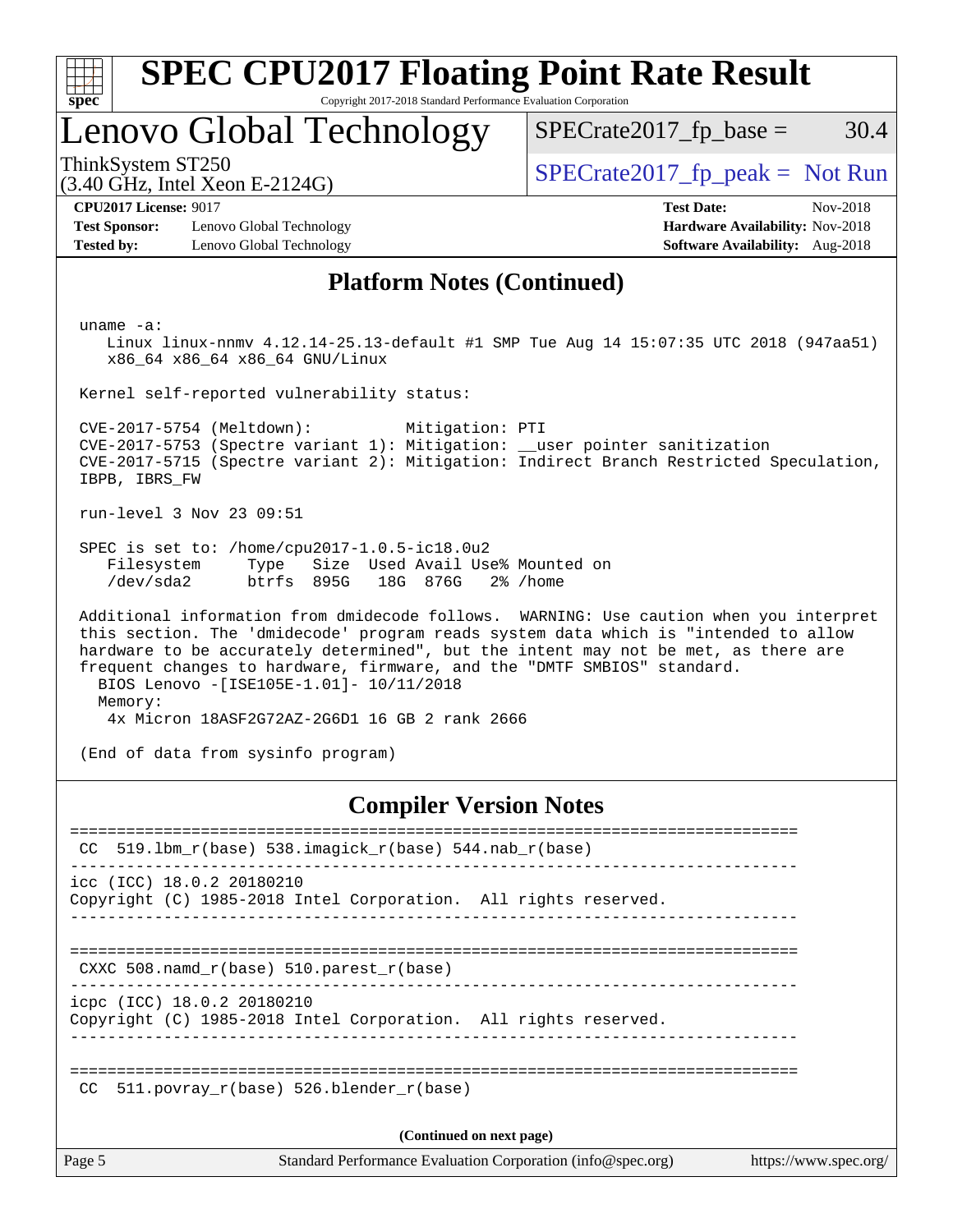

# **[SPEC CPU2017 Floating Point Rate Result](http://www.spec.org/auto/cpu2017/Docs/result-fields.html#SPECCPU2017FloatingPointRateResult)**

Copyright 2017-2018 Standard Performance Evaluation Corporation

# Lenovo Global Technology

(3.40 GHz, Intel Xeon E-2124G)

 $SPECrate2017_fp\_peak = Not Run$ 

 $SPECTate2017_fp\_base = 30.4$ 

**[Test Sponsor:](http://www.spec.org/auto/cpu2017/Docs/result-fields.html#TestSponsor)** Lenovo Global Technology **[Hardware Availability:](http://www.spec.org/auto/cpu2017/Docs/result-fields.html#HardwareAvailability)** Nov-2018 **[Tested by:](http://www.spec.org/auto/cpu2017/Docs/result-fields.html#Testedby)** Lenovo Global Technology **[Software Availability:](http://www.spec.org/auto/cpu2017/Docs/result-fields.html#SoftwareAvailability)** Aug-2018

**[CPU2017 License:](http://www.spec.org/auto/cpu2017/Docs/result-fields.html#CPU2017License)** 9017 **[Test Date:](http://www.spec.org/auto/cpu2017/Docs/result-fields.html#TestDate)** Nov-2018

### **[Compiler Version Notes \(Continued\)](http://www.spec.org/auto/cpu2017/Docs/result-fields.html#CompilerVersionNotes)**

| icpc (ICC) 18.0.2 20180210<br>Copyright (C) 1985-2018 Intel Corporation. All rights reserved.<br>icc (ICC) 18.0.2 20180210 |                                  |                            |
|----------------------------------------------------------------------------------------------------------------------------|----------------------------------|----------------------------|
| Copyright (C) 1985-2018 Intel Corporation. All rights reserved.                                                            |                                  |                            |
|                                                                                                                            |                                  |                            |
|                                                                                                                            |                                  |                            |
| FC 507.cactuBSSN r(base)                                                                                                   |                                  |                            |
| icpc (ICC) 18.0.2 20180210                                                                                                 |                                  |                            |
| Copyright (C) 1985-2018 Intel Corporation. All rights reserved.<br>icc (ICC) 18.0.2 20180210                               |                                  |                            |
| Copyright (C) 1985-2018 Intel Corporation. All rights reserved.<br>ifort (IFORT) 18.0.2 20180210                           |                                  |                            |
| Copyright (C) 1985-2018 Intel Corporation. All rights reserved.                                                            |                                  |                            |
|                                                                                                                            |                                  |                            |
|                                                                                                                            |                                  | ========================== |
| FC $503.bwaves_r(base) 549.fotonik3d_r(base) 554.roms_r(base)$                                                             |                                  |                            |
| ifort (IFORT) 18.0.2 20180210                                                                                              |                                  |                            |
| Copyright (C) 1985-2018 Intel Corporation. All rights reserved.                                                            |                                  |                            |
|                                                                                                                            |                                  |                            |
|                                                                                                                            | -------------------------------- |                            |
| $CC$ 521.wrf_ $r$ (base) 527.cam4_ $r$ (base)                                                                              |                                  |                            |
| ifort (IFORT) 18.0.2 20180210                                                                                              |                                  |                            |
| Copyright (C) 1985-2018 Intel Corporation. All rights reserved.<br>icc (ICC) 18.0.2 20180210                               |                                  |                            |
| Copyright (C) 1985-2018 Intel Corporation. All rights reserved.                                                            | -----------------                |                            |
|                                                                                                                            |                                  |                            |

### **[Base Compiler Invocation](http://www.spec.org/auto/cpu2017/Docs/result-fields.html#BaseCompilerInvocation)**

[C benchmarks](http://www.spec.org/auto/cpu2017/Docs/result-fields.html#Cbenchmarks): [icc -m64 -std=c11](http://www.spec.org/cpu2017/results/res2018q4/cpu2017-20181126-09898.flags.html#user_CCbase_intel_icc_64bit_c11_33ee0cdaae7deeeab2a9725423ba97205ce30f63b9926c2519791662299b76a0318f32ddfffdc46587804de3178b4f9328c46fa7c2b0cd779d7a61945c91cd35)

[C++ benchmarks:](http://www.spec.org/auto/cpu2017/Docs/result-fields.html#CXXbenchmarks) [icpc -m64](http://www.spec.org/cpu2017/results/res2018q4/cpu2017-20181126-09898.flags.html#user_CXXbase_intel_icpc_64bit_4ecb2543ae3f1412ef961e0650ca070fec7b7afdcd6ed48761b84423119d1bf6bdf5cad15b44d48e7256388bc77273b966e5eb805aefd121eb22e9299b2ec9d9)

[Fortran benchmarks](http://www.spec.org/auto/cpu2017/Docs/result-fields.html#Fortranbenchmarks): [ifort -m64](http://www.spec.org/cpu2017/results/res2018q4/cpu2017-20181126-09898.flags.html#user_FCbase_intel_ifort_64bit_24f2bb282fbaeffd6157abe4f878425411749daecae9a33200eee2bee2fe76f3b89351d69a8130dd5949958ce389cf37ff59a95e7a40d588e8d3a57e0c3fd751)

**(Continued on next page)**

Page 6 Standard Performance Evaluation Corporation [\(info@spec.org\)](mailto:info@spec.org) <https://www.spec.org/>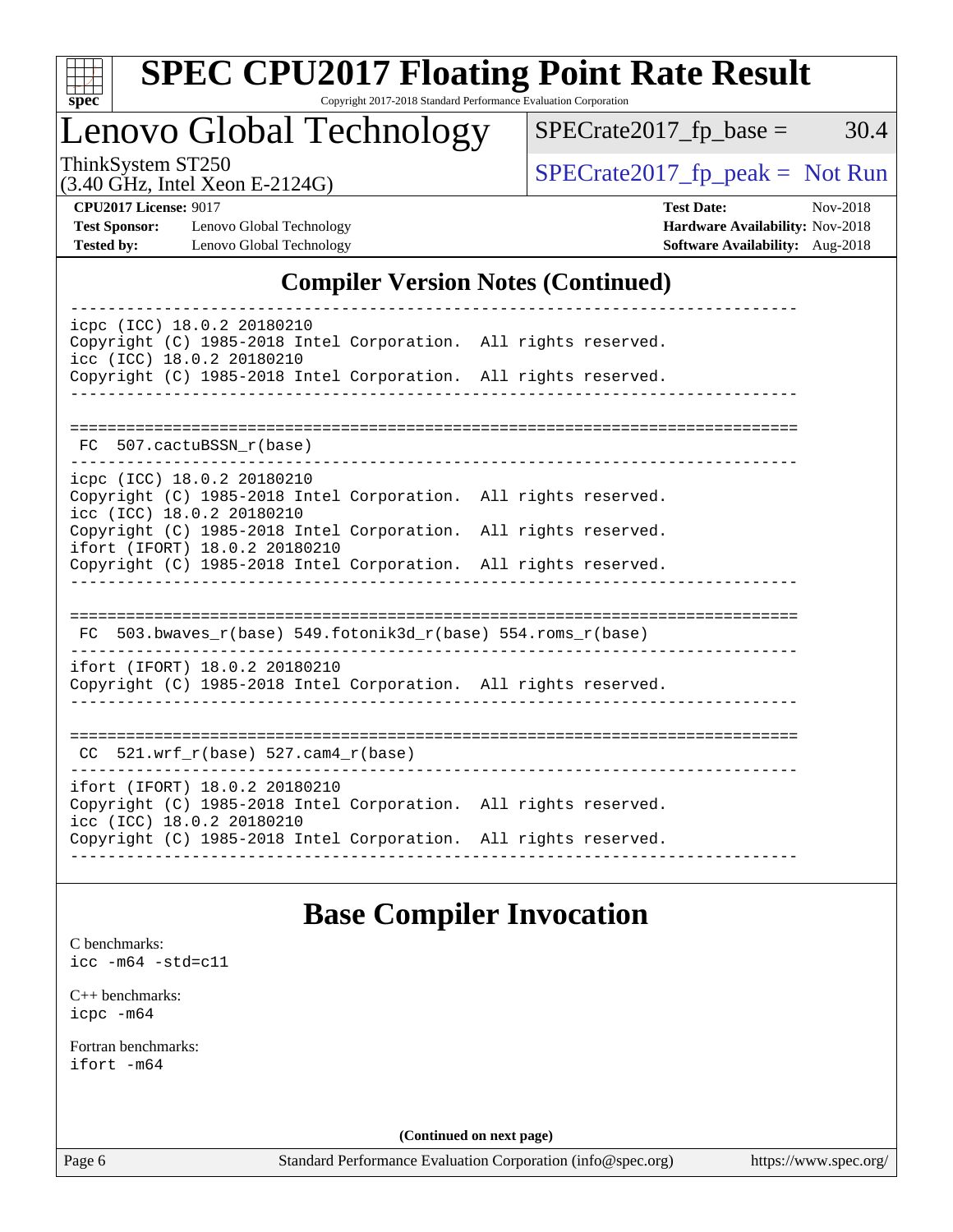

# Lenovo Global Technology

 $SPECTate2017<sub>fp</sub> base = 30.4$ 

(3.40 GHz, Intel Xeon E-2124G)

ThinkSystem ST250  $SPECrate2017$  fp\_peak = Not Run

**[Test Sponsor:](http://www.spec.org/auto/cpu2017/Docs/result-fields.html#TestSponsor)** Lenovo Global Technology **[Hardware Availability:](http://www.spec.org/auto/cpu2017/Docs/result-fields.html#HardwareAvailability)** Nov-2018 **[Tested by:](http://www.spec.org/auto/cpu2017/Docs/result-fields.html#Testedby)** Lenovo Global Technology **[Software Availability:](http://www.spec.org/auto/cpu2017/Docs/result-fields.html#SoftwareAvailability)** Aug-2018

**[CPU2017 License:](http://www.spec.org/auto/cpu2017/Docs/result-fields.html#CPU2017License)** 9017 **[Test Date:](http://www.spec.org/auto/cpu2017/Docs/result-fields.html#TestDate)** Nov-2018

## **[Base Compiler Invocation \(Continued\)](http://www.spec.org/auto/cpu2017/Docs/result-fields.html#BaseCompilerInvocation)**

[Benchmarks using both Fortran and C](http://www.spec.org/auto/cpu2017/Docs/result-fields.html#BenchmarksusingbothFortranandC): [ifort -m64](http://www.spec.org/cpu2017/results/res2018q4/cpu2017-20181126-09898.flags.html#user_CC_FCbase_intel_ifort_64bit_24f2bb282fbaeffd6157abe4f878425411749daecae9a33200eee2bee2fe76f3b89351d69a8130dd5949958ce389cf37ff59a95e7a40d588e8d3a57e0c3fd751) [icc -m64 -std=c11](http://www.spec.org/cpu2017/results/res2018q4/cpu2017-20181126-09898.flags.html#user_CC_FCbase_intel_icc_64bit_c11_33ee0cdaae7deeeab2a9725423ba97205ce30f63b9926c2519791662299b76a0318f32ddfffdc46587804de3178b4f9328c46fa7c2b0cd779d7a61945c91cd35)

[Benchmarks using both C and C++](http://www.spec.org/auto/cpu2017/Docs/result-fields.html#BenchmarksusingbothCandCXX): [icpc -m64](http://www.spec.org/cpu2017/results/res2018q4/cpu2017-20181126-09898.flags.html#user_CC_CXXbase_intel_icpc_64bit_4ecb2543ae3f1412ef961e0650ca070fec7b7afdcd6ed48761b84423119d1bf6bdf5cad15b44d48e7256388bc77273b966e5eb805aefd121eb22e9299b2ec9d9) [icc -m64 -std=c11](http://www.spec.org/cpu2017/results/res2018q4/cpu2017-20181126-09898.flags.html#user_CC_CXXbase_intel_icc_64bit_c11_33ee0cdaae7deeeab2a9725423ba97205ce30f63b9926c2519791662299b76a0318f32ddfffdc46587804de3178b4f9328c46fa7c2b0cd779d7a61945c91cd35)

[Benchmarks using Fortran, C, and C++:](http://www.spec.org/auto/cpu2017/Docs/result-fields.html#BenchmarksusingFortranCandCXX) [icpc -m64](http://www.spec.org/cpu2017/results/res2018q4/cpu2017-20181126-09898.flags.html#user_CC_CXX_FCbase_intel_icpc_64bit_4ecb2543ae3f1412ef961e0650ca070fec7b7afdcd6ed48761b84423119d1bf6bdf5cad15b44d48e7256388bc77273b966e5eb805aefd121eb22e9299b2ec9d9) [icc -m64 -std=c11](http://www.spec.org/cpu2017/results/res2018q4/cpu2017-20181126-09898.flags.html#user_CC_CXX_FCbase_intel_icc_64bit_c11_33ee0cdaae7deeeab2a9725423ba97205ce30f63b9926c2519791662299b76a0318f32ddfffdc46587804de3178b4f9328c46fa7c2b0cd779d7a61945c91cd35) [ifort -m64](http://www.spec.org/cpu2017/results/res2018q4/cpu2017-20181126-09898.flags.html#user_CC_CXX_FCbase_intel_ifort_64bit_24f2bb282fbaeffd6157abe4f878425411749daecae9a33200eee2bee2fe76f3b89351d69a8130dd5949958ce389cf37ff59a95e7a40d588e8d3a57e0c3fd751)

### **[Base Portability Flags](http://www.spec.org/auto/cpu2017/Docs/result-fields.html#BasePortabilityFlags)**

 503.bwaves\_r: [-DSPEC\\_LP64](http://www.spec.org/cpu2017/results/res2018q4/cpu2017-20181126-09898.flags.html#suite_basePORTABILITY503_bwaves_r_DSPEC_LP64) 507.cactuBSSN\_r: [-DSPEC\\_LP64](http://www.spec.org/cpu2017/results/res2018q4/cpu2017-20181126-09898.flags.html#suite_basePORTABILITY507_cactuBSSN_r_DSPEC_LP64) 508.namd\_r: [-DSPEC\\_LP64](http://www.spec.org/cpu2017/results/res2018q4/cpu2017-20181126-09898.flags.html#suite_basePORTABILITY508_namd_r_DSPEC_LP64) 510.parest\_r: [-DSPEC\\_LP64](http://www.spec.org/cpu2017/results/res2018q4/cpu2017-20181126-09898.flags.html#suite_basePORTABILITY510_parest_r_DSPEC_LP64) 511.povray\_r: [-DSPEC\\_LP64](http://www.spec.org/cpu2017/results/res2018q4/cpu2017-20181126-09898.flags.html#suite_basePORTABILITY511_povray_r_DSPEC_LP64) 519.lbm\_r: [-DSPEC\\_LP64](http://www.spec.org/cpu2017/results/res2018q4/cpu2017-20181126-09898.flags.html#suite_basePORTABILITY519_lbm_r_DSPEC_LP64) 521.wrf\_r: [-DSPEC\\_LP64](http://www.spec.org/cpu2017/results/res2018q4/cpu2017-20181126-09898.flags.html#suite_basePORTABILITY521_wrf_r_DSPEC_LP64) [-DSPEC\\_CASE\\_FLAG](http://www.spec.org/cpu2017/results/res2018q4/cpu2017-20181126-09898.flags.html#b521.wrf_r_baseCPORTABILITY_DSPEC_CASE_FLAG) [-convert big\\_endian](http://www.spec.org/cpu2017/results/res2018q4/cpu2017-20181126-09898.flags.html#user_baseFPORTABILITY521_wrf_r_convert_big_endian_c3194028bc08c63ac5d04de18c48ce6d347e4e562e8892b8bdbdc0214820426deb8554edfa529a3fb25a586e65a3d812c835984020483e7e73212c4d31a38223) 526.blender\_r: [-DSPEC\\_LP64](http://www.spec.org/cpu2017/results/res2018q4/cpu2017-20181126-09898.flags.html#suite_basePORTABILITY526_blender_r_DSPEC_LP64) [-DSPEC\\_LINUX](http://www.spec.org/cpu2017/results/res2018q4/cpu2017-20181126-09898.flags.html#b526.blender_r_baseCPORTABILITY_DSPEC_LINUX) [-funsigned-char](http://www.spec.org/cpu2017/results/res2018q4/cpu2017-20181126-09898.flags.html#user_baseCPORTABILITY526_blender_r_force_uchar_40c60f00ab013830e2dd6774aeded3ff59883ba5a1fc5fc14077f794d777847726e2a5858cbc7672e36e1b067e7e5c1d9a74f7176df07886a243d7cc18edfe67) 527.cam4\_r: [-DSPEC\\_LP64](http://www.spec.org/cpu2017/results/res2018q4/cpu2017-20181126-09898.flags.html#suite_basePORTABILITY527_cam4_r_DSPEC_LP64) [-DSPEC\\_CASE\\_FLAG](http://www.spec.org/cpu2017/results/res2018q4/cpu2017-20181126-09898.flags.html#b527.cam4_r_baseCPORTABILITY_DSPEC_CASE_FLAG) 538.imagick\_r: [-DSPEC\\_LP64](http://www.spec.org/cpu2017/results/res2018q4/cpu2017-20181126-09898.flags.html#suite_basePORTABILITY538_imagick_r_DSPEC_LP64) 544.nab\_r: [-DSPEC\\_LP64](http://www.spec.org/cpu2017/results/res2018q4/cpu2017-20181126-09898.flags.html#suite_basePORTABILITY544_nab_r_DSPEC_LP64) 549.fotonik3d\_r: [-DSPEC\\_LP64](http://www.spec.org/cpu2017/results/res2018q4/cpu2017-20181126-09898.flags.html#suite_basePORTABILITY549_fotonik3d_r_DSPEC_LP64) 554.roms\_r: [-DSPEC\\_LP64](http://www.spec.org/cpu2017/results/res2018q4/cpu2017-20181126-09898.flags.html#suite_basePORTABILITY554_roms_r_DSPEC_LP64)

### **[Base Optimization Flags](http://www.spec.org/auto/cpu2017/Docs/result-fields.html#BaseOptimizationFlags)**

[C benchmarks](http://www.spec.org/auto/cpu2017/Docs/result-fields.html#Cbenchmarks): [-xCORE-AVX2](http://www.spec.org/cpu2017/results/res2018q4/cpu2017-20181126-09898.flags.html#user_CCbase_f-xCORE-AVX2) [-ipo](http://www.spec.org/cpu2017/results/res2018q4/cpu2017-20181126-09898.flags.html#user_CCbase_f-ipo) [-O3](http://www.spec.org/cpu2017/results/res2018q4/cpu2017-20181126-09898.flags.html#user_CCbase_f-O3) [-no-prec-div](http://www.spec.org/cpu2017/results/res2018q4/cpu2017-20181126-09898.flags.html#user_CCbase_f-no-prec-div) [-qopt-prefetch](http://www.spec.org/cpu2017/results/res2018q4/cpu2017-20181126-09898.flags.html#user_CCbase_f-qopt-prefetch) [-ffinite-math-only](http://www.spec.org/cpu2017/results/res2018q4/cpu2017-20181126-09898.flags.html#user_CCbase_f_finite_math_only_cb91587bd2077682c4b38af759c288ed7c732db004271a9512da14a4f8007909a5f1427ecbf1a0fb78ff2a814402c6114ac565ca162485bbcae155b5e4258871) [-qopt-mem-layout-trans=3](http://www.spec.org/cpu2017/results/res2018q4/cpu2017-20181126-09898.flags.html#user_CCbase_f-qopt-mem-layout-trans_de80db37974c74b1f0e20d883f0b675c88c3b01e9d123adea9b28688d64333345fb62bc4a798493513fdb68f60282f9a726aa07f478b2f7113531aecce732043) [C++ benchmarks:](http://www.spec.org/auto/cpu2017/Docs/result-fields.html#CXXbenchmarks) [-xCORE-AVX2](http://www.spec.org/cpu2017/results/res2018q4/cpu2017-20181126-09898.flags.html#user_CXXbase_f-xCORE-AVX2) [-ipo](http://www.spec.org/cpu2017/results/res2018q4/cpu2017-20181126-09898.flags.html#user_CXXbase_f-ipo) [-O3](http://www.spec.org/cpu2017/results/res2018q4/cpu2017-20181126-09898.flags.html#user_CXXbase_f-O3) [-no-prec-div](http://www.spec.org/cpu2017/results/res2018q4/cpu2017-20181126-09898.flags.html#user_CXXbase_f-no-prec-div) [-qopt-prefetch](http://www.spec.org/cpu2017/results/res2018q4/cpu2017-20181126-09898.flags.html#user_CXXbase_f-qopt-prefetch) [-ffinite-math-only](http://www.spec.org/cpu2017/results/res2018q4/cpu2017-20181126-09898.flags.html#user_CXXbase_f_finite_math_only_cb91587bd2077682c4b38af759c288ed7c732db004271a9512da14a4f8007909a5f1427ecbf1a0fb78ff2a814402c6114ac565ca162485bbcae155b5e4258871) [-qopt-mem-layout-trans=3](http://www.spec.org/cpu2017/results/res2018q4/cpu2017-20181126-09898.flags.html#user_CXXbase_f-qopt-mem-layout-trans_de80db37974c74b1f0e20d883f0b675c88c3b01e9d123adea9b28688d64333345fb62bc4a798493513fdb68f60282f9a726aa07f478b2f7113531aecce732043) [Fortran benchmarks](http://www.spec.org/auto/cpu2017/Docs/result-fields.html#Fortranbenchmarks): [-xCORE-AVX2](http://www.spec.org/cpu2017/results/res2018q4/cpu2017-20181126-09898.flags.html#user_FCbase_f-xCORE-AVX2) [-ipo](http://www.spec.org/cpu2017/results/res2018q4/cpu2017-20181126-09898.flags.html#user_FCbase_f-ipo) [-O3](http://www.spec.org/cpu2017/results/res2018q4/cpu2017-20181126-09898.flags.html#user_FCbase_f-O3) [-no-prec-div](http://www.spec.org/cpu2017/results/res2018q4/cpu2017-20181126-09898.flags.html#user_FCbase_f-no-prec-div) [-qopt-prefetch](http://www.spec.org/cpu2017/results/res2018q4/cpu2017-20181126-09898.flags.html#user_FCbase_f-qopt-prefetch) [-ffinite-math-only](http://www.spec.org/cpu2017/results/res2018q4/cpu2017-20181126-09898.flags.html#user_FCbase_f_finite_math_only_cb91587bd2077682c4b38af759c288ed7c732db004271a9512da14a4f8007909a5f1427ecbf1a0fb78ff2a814402c6114ac565ca162485bbcae155b5e4258871) [-qopt-mem-layout-trans=3](http://www.spec.org/cpu2017/results/res2018q4/cpu2017-20181126-09898.flags.html#user_FCbase_f-qopt-mem-layout-trans_de80db37974c74b1f0e20d883f0b675c88c3b01e9d123adea9b28688d64333345fb62bc4a798493513fdb68f60282f9a726aa07f478b2f7113531aecce732043) [-auto](http://www.spec.org/cpu2017/results/res2018q4/cpu2017-20181126-09898.flags.html#user_FCbase_f-auto) [-nostandard-realloc-lhs](http://www.spec.org/cpu2017/results/res2018q4/cpu2017-20181126-09898.flags.html#user_FCbase_f_2003_std_realloc_82b4557e90729c0f113870c07e44d33d6f5a304b4f63d4c15d2d0f1fab99f5daaed73bdb9275d9ae411527f28b936061aa8b9c8f2d63842963b95c9dd6426b8a) [Benchmarks using both Fortran and C](http://www.spec.org/auto/cpu2017/Docs/result-fields.html#BenchmarksusingbothFortranandC): [-xCORE-AVX2](http://www.spec.org/cpu2017/results/res2018q4/cpu2017-20181126-09898.flags.html#user_CC_FCbase_f-xCORE-AVX2) [-ipo](http://www.spec.org/cpu2017/results/res2018q4/cpu2017-20181126-09898.flags.html#user_CC_FCbase_f-ipo) [-O3](http://www.spec.org/cpu2017/results/res2018q4/cpu2017-20181126-09898.flags.html#user_CC_FCbase_f-O3) [-no-prec-div](http://www.spec.org/cpu2017/results/res2018q4/cpu2017-20181126-09898.flags.html#user_CC_FCbase_f-no-prec-div) [-qopt-prefetch](http://www.spec.org/cpu2017/results/res2018q4/cpu2017-20181126-09898.flags.html#user_CC_FCbase_f-qopt-prefetch) [-ffinite-math-only](http://www.spec.org/cpu2017/results/res2018q4/cpu2017-20181126-09898.flags.html#user_CC_FCbase_f_finite_math_only_cb91587bd2077682c4b38af759c288ed7c732db004271a9512da14a4f8007909a5f1427ecbf1a0fb78ff2a814402c6114ac565ca162485bbcae155b5e4258871) [-qopt-mem-layout-trans=3](http://www.spec.org/cpu2017/results/res2018q4/cpu2017-20181126-09898.flags.html#user_CC_FCbase_f-qopt-mem-layout-trans_de80db37974c74b1f0e20d883f0b675c88c3b01e9d123adea9b28688d64333345fb62bc4a798493513fdb68f60282f9a726aa07f478b2f7113531aecce732043) [-auto](http://www.spec.org/cpu2017/results/res2018q4/cpu2017-20181126-09898.flags.html#user_CC_FCbase_f-auto) [-nostandard-realloc-lhs](http://www.spec.org/cpu2017/results/res2018q4/cpu2017-20181126-09898.flags.html#user_CC_FCbase_f_2003_std_realloc_82b4557e90729c0f113870c07e44d33d6f5a304b4f63d4c15d2d0f1fab99f5daaed73bdb9275d9ae411527f28b936061aa8b9c8f2d63842963b95c9dd6426b8a)

**(Continued on next page)**

| Page 7 | Standard Performance Evaluation Corporation (info@spec.org) | https://www.spec.org/ |
|--------|-------------------------------------------------------------|-----------------------|
|--------|-------------------------------------------------------------|-----------------------|